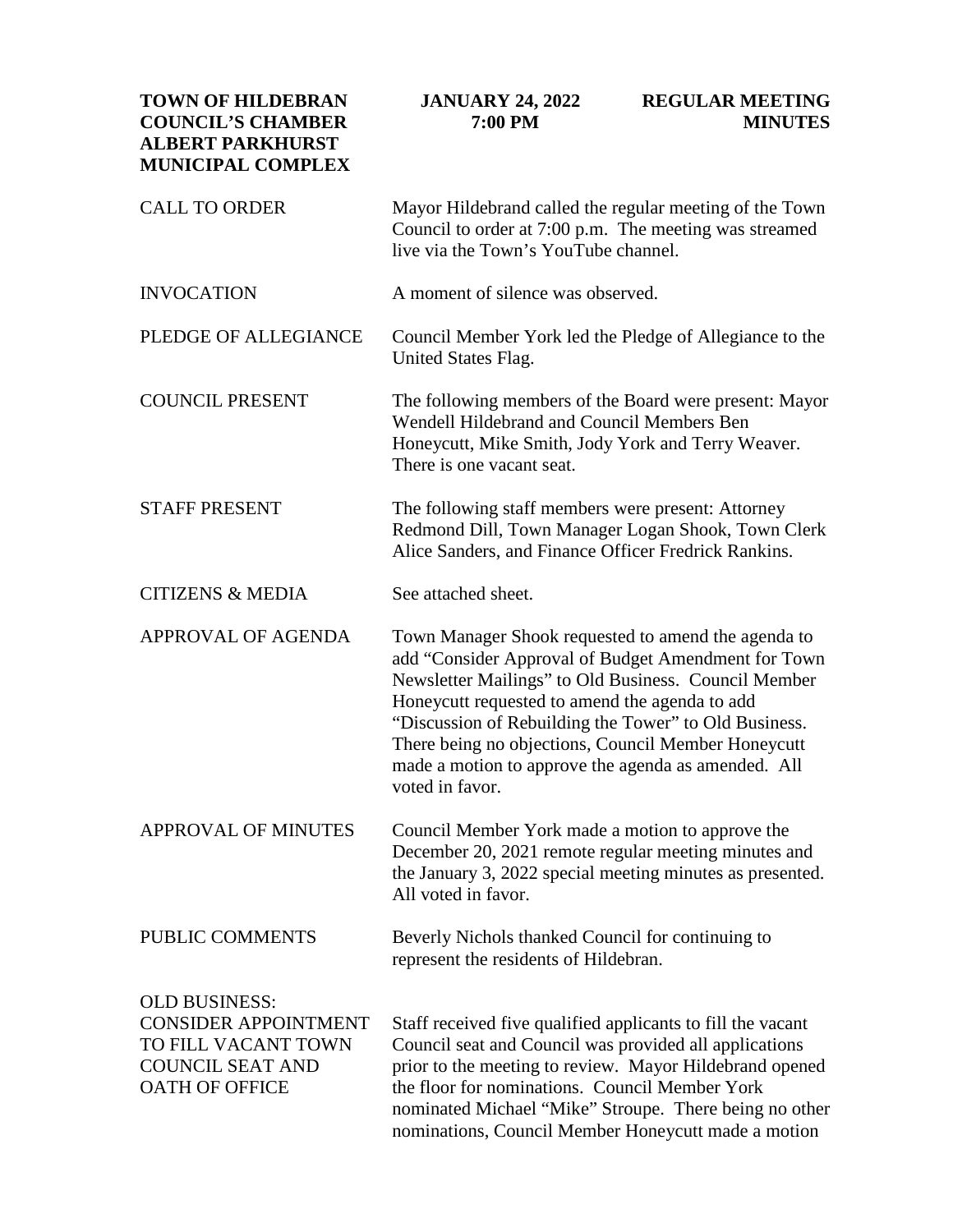to close nominations. All voted in favor,

Council Member Honeycutt made a motion to appoint Michael "Mike" Stroupe to the Hildebran Town Council, to fill the vacant position resulting from the resignation of Derek Cline, effective immediately and ending December 2024. All voted in favor.

Mayor Hildebrand preformed the swearing in of Council Member Michael "Mike" Stroupe. A copy of the oath is hereby incorporated by reference and made a part of these minutes (Attachment A).

SB 300 was passed into law on September 2, 2021. The law included a stipulation that local governments remove misdemeanor charges from certain types of ordinances, as well as make efforts at decriminalizing the remainder of their local ordinances. The Planning Board reviewed the Planner's proposed text amendments during the November 9, 2021 session. Council held a public hearing to introduce the proposed text amendments on December 20, 2021. The following six text amendments were presented for approval.

ZTA 2022-1 Remove Sec. 3-1.11 (d) from Section 3. Nuisance Codes and Violations, Article 1 Nuisance. Council Member Honeycutt made a motion that the Town Council adopt the proposed Zoning Text Amendment 2022-1 and incorporate into the Town of Hildebran Code of Ordinances. His motion also included that the proposed text amendment is consistent with the recommendations of the Hildebran Comprehensive Plan and the proposed text amendment is consistent with other officially adopted plans. All voted in favor. A copy of the ZTA and ordinance is hereby incorporated by reference and made a part of these minutes (Attachment B).

ZTA 2022-2 Remove Sec. 3-2.14(a) of Section 3. Nuisance Code and Violations, Article 2 – Abandoned, Nuisance and Junked Motor Vehicles. Council Member Honeycutt made a motion that the Town Council adopt the proposed Zoning Text Amendment 2022-2 and incorporate into the Town of Hildebran Code of Ordinances. His motion also included that the proposed text amendment is consistent with the recommendations of the Hildebran Comprehensive Plan and the proposed text amendment is consistent with other officially adopted

CONSIDER APPROVAL OF ZTAS AND ORDINANCES ADDRESSING THE MODIFICATION OF SPECIFIC LANGUAGE RELATED TO SENATE BILL 300 CRIMINAL JUSTICE REFORM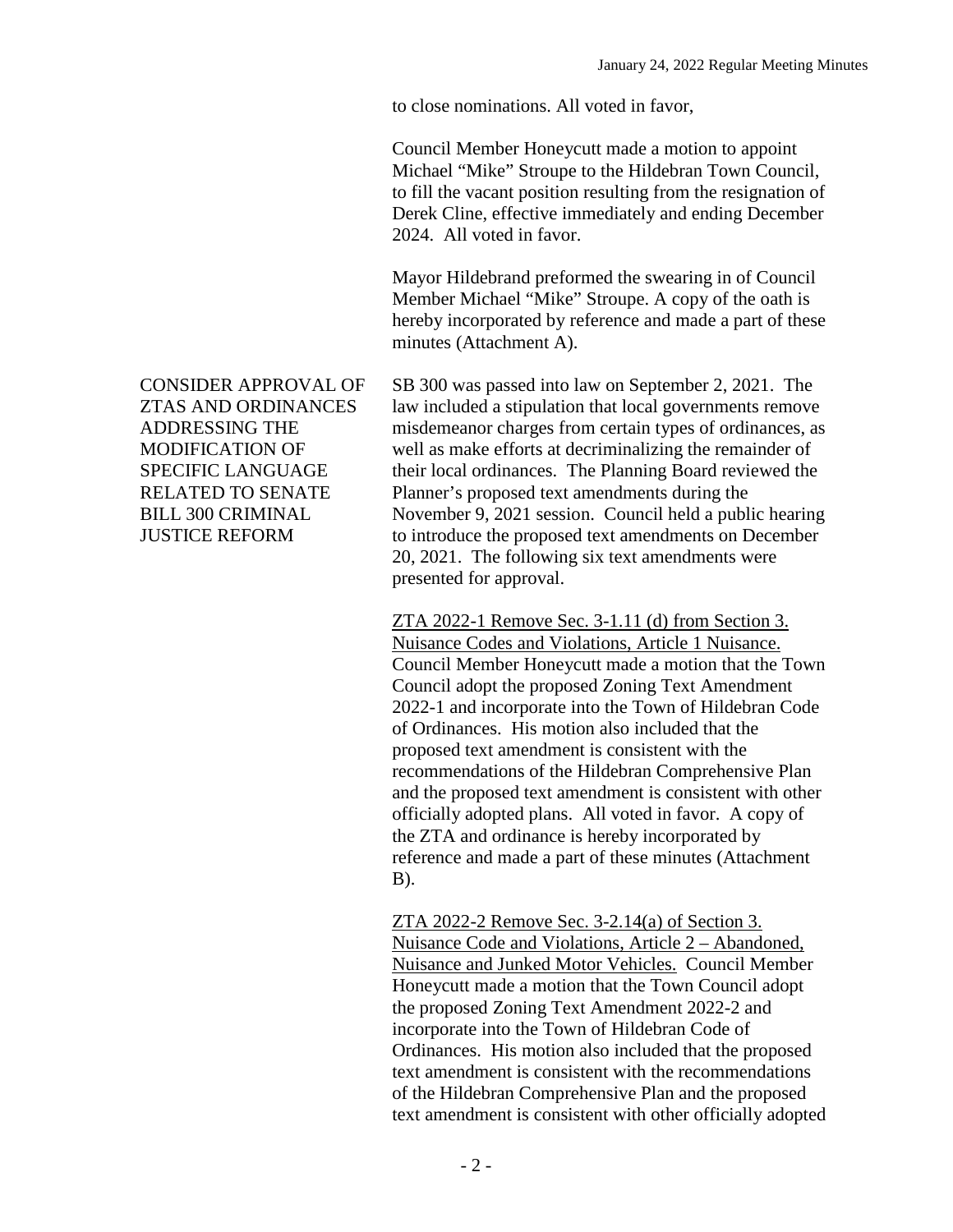plans. All voted in favor. A copy of the ZTA and ordinance is hereby incorporated by reference and made a part of these minutes (Attachment C).

ZTA 2022-3 Rewrite Section 4.3 Penalty for Violation of Section 4: Emergency Management. Council Member Honeycutt made a motion that the Town Council adopt the proposed Zoning Text Amendment 2022-3 and incorporate into the Town of Hildebran Code of Ordinances. His motion also included that the proposed text amendment is consistent with the recommendations of the Hildebran Comprehensive Plan and the proposed text amendment is consistent with other officially adopted plans. All voted in favor. A copy of the ZTA and ordinance is hereby incorporated by reference and made a part of these minutes (Attachment D).

ZTA 2022-4 Rewrite Section 5-2.7: Failure to comply with order of Article 2. – Minimum Standards for Non-Residential Buildings. Council Member York made a motion that the Town Council adopt the proposed Zoning Text Amendment 2022-4 and incorporate into the Town of Hildebran Code of Ordinances. Her motion also included that the proposed text amendment is consistent with the recommendations of the Hildebran Comprehensive Plan and the proposed text amendment is consistent with other officially adopted plans. All voted in favor. A copy of the ZTA and ordinance is hereby incorporated by reference and made a part of these minutes (Attachment E).

ZTA 2022-5 Rewrite Section 16.7 Penalties for Violation of the Town of Hildebran Zoning Ordinance. Council Member Honeycutt made a motion that the Town Council adopt the proposed Zoning Text Amendment 2022-5 and incorporate into the Town of Hildebran Zoning Ordinance. His motion also included that the proposed text amendment is consistent with the recommendations of the Hildebran Comprehensive Plan and the proposed text amendment is consistent with other officially adopted plans. All voted in favor. A copy of the ZTA and ordinance is hereby incorporated by reference and made a part of these minutes (Attachment F).

ZTA 2022-6 Rewrite Section 10.0 Penalties for Violation of the Town of Hildebran Subdivision Ordinance. Council Member York made a motion that the Town Council adopt the proposed Zoning Text Amendment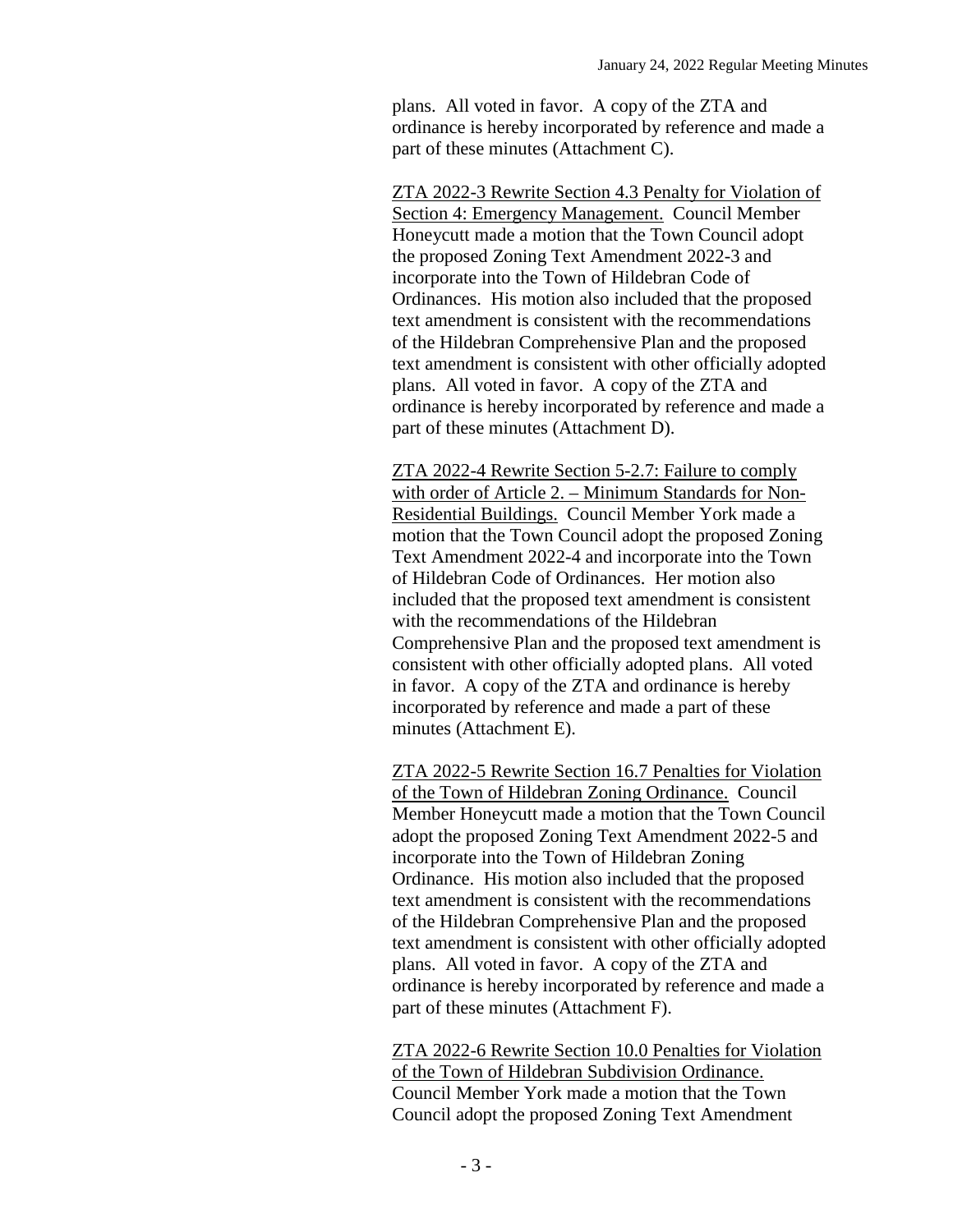| 2022-6 and incorporate into the Town of Hildebran        |
|----------------------------------------------------------|
| Subdivision Ordinance. Her motion also included that the |
| proposed text amendment is consistent with the           |
| recommendations of the Hildebran Comprehensive Plan      |
| and the proposed text amendment is consistent with other |
| officially adopted plans. All voted in favor. A copy of  |
| the ZTA and ordinance is hereby incorporated by          |
| reference and made a part of these minutes (Attachment   |
| $\mathbf{G}$ ).                                          |
|                                                          |

CONSIDER APPOINTMENT Town Manager Shook stated that there is one vacant position on the Comprehensive Plan Steering Committee that needed to be filled by a council member. Council Member Stroupe volunteered. Council Member York made a motion to appoint Council Member Stroupe to the Comprehensive Plan Steering Committee. All voted in favor.

> Town Manager Shook stated that he was originally appointed to VEDIC, however, he felt that he could better serve on the Burke Economic Development committee. Council had no objections. Council Member York suggested that Karen Robinson serve as the Town's representative on VEDIC since she has served on the committee in the past. Council had no objections. Council Member York made a motion to appoint Town Manager Shook to the Burke Economic Development committee and Karen Robinson to the VEDIC committee. All voted in favor. A copy of the revised Town of Hildebran Committees is hereby incorporated by reference and made a part of these minutes (Attachment H),

CONSIDER APPROVAL OF BUDGET AMENDMENT FOR TOWN NEWSLETTER **MAILINGS** Town Manager Shook stated that a budget amendment in the amount of \$3,200 was needed to mail out two newsletters to citizens in 2022. Council Member Honeycutt made a motion to approve a budget amendment in the amount of \$3,200 for the purpose of mailing two Town newsletters in 2022. All voted in favor. A copy of the budget amendment is hereby incorporated by reference and made a part of these minutes (Attachment I).

DISCUSSION OF REBUILDING THE TOWER Town Manager Shook stated that he had spoken with Talley and Smith Architecture and has a meeting set up next week. He stated that he would have a presentation ready for Council next month.

TO COMPREHENSIVE PLAN STEERING **COMMITTEE** 

CONSIDER APPOINTMENT TO TOWN OF HILDEBRAN

**COMMITTEES** 

## - 4 -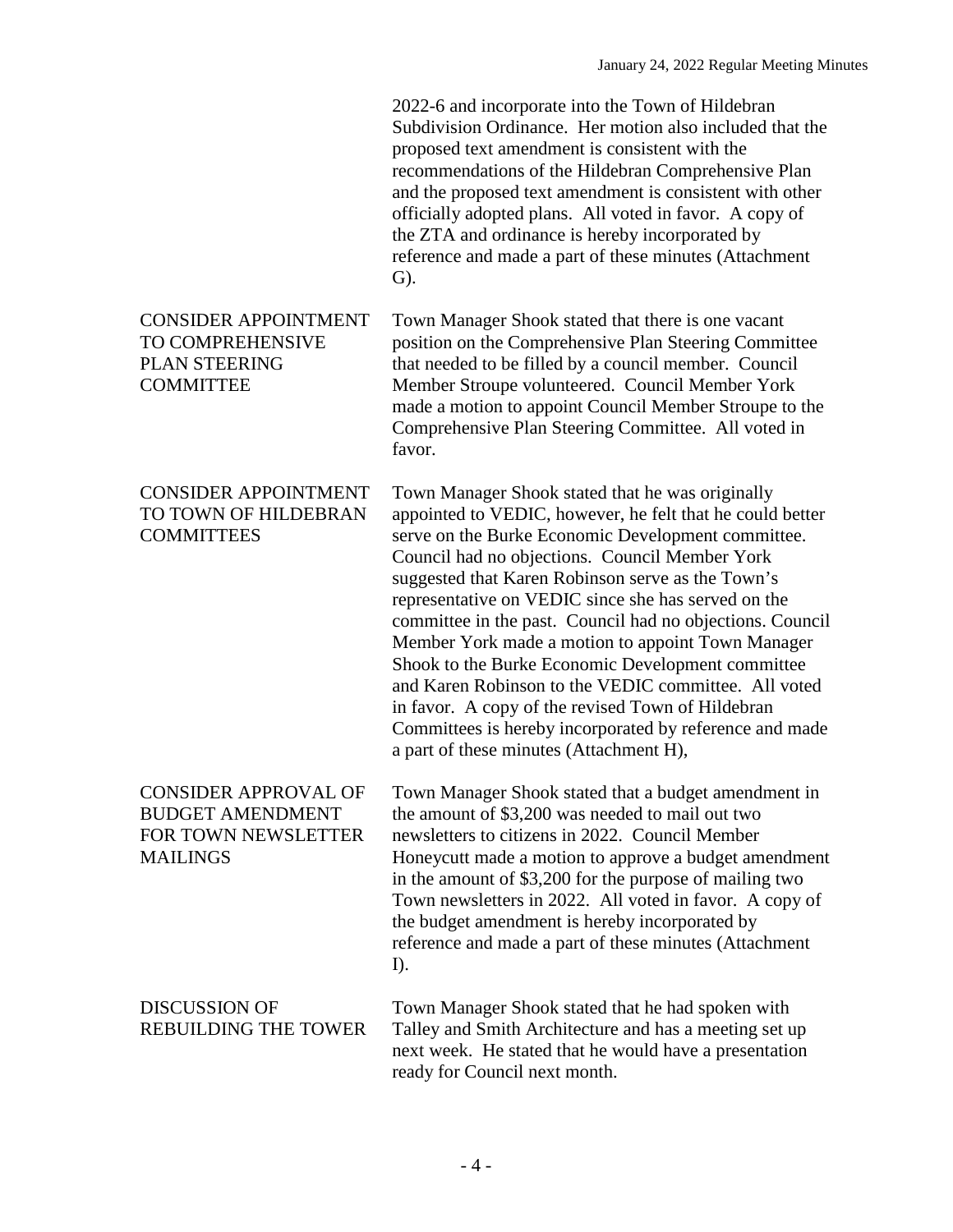## NEW BUSINESS: CONSIDER APPROVAL OF FLAG BANNERS

Town Manager Shook stated that Council had discussed placing US flags around Town during the summer. Staff researched the price between flying actual US Flags versus banners with pictures of the US flag on them and determined that flag banners were more cost effective over the long run. Staff has chosen three different images for Council to choose from. He stated that the cost for the banners is already included in the current year budget.

Council Member York stated that she felt the banners were not necessary and was an added expense. Other Council Members disagreed and preferred to purchase the banners. After discussion, Council Member Weaver made a motion to approve the purchase from Display Sales of 60 flag banners with "Hildebran" typed at the top. Council Members Honeycutt, Smith, Stroupe and Weaver voted in favor. Council Member York was opposed. The motion carried.

| <b>CONSIDER APPROVAL OF</b>                               | Town Manager Shook stated that staff received                                                                                                                                                                                                                                                                                                                                                  |
|-----------------------------------------------------------|------------------------------------------------------------------------------------------------------------------------------------------------------------------------------------------------------------------------------------------------------------------------------------------------------------------------------------------------------------------------------------------------|
| <b>RESOLUTION</b>                                         | notification from the NCDOT that the residents of Miller                                                                                                                                                                                                                                                                                                                                       |
| <b>CONSENTING TO THE</b>                                  | Creek Subdivision have petitioned the NCDOT to take                                                                                                                                                                                                                                                                                                                                            |
| <b>ADDITION OF MILLER</b>                                 | over the streets in the subdivision. The NCDOT is                                                                                                                                                                                                                                                                                                                                              |
| <b>CREEK SUBDIVISION TO</b>                               | requesting the attached resolution from the Town                                                                                                                                                                                                                                                                                                                                               |
| THE SECONDARY ROAD                                        | recommending this action. Council Member Honeycutt                                                                                                                                                                                                                                                                                                                                             |
| <b>SYSTEM OF NC</b>                                       | made a motion to approve the resolution consenting to the<br>addition of Miller Creek Subdivision, wholly within the<br>corporate limits of the Town of Hildebran, NC, to the<br>secondary road system of the state of North Carolina as<br>presented. All voted in favor. A copy of the resolution is<br>hereby incorporated by reference and made a part of these<br>minutes (Attachment J). |
| <b>DISCUSSION OF PARTF</b><br><b>AWARD FOR ROYAL PARK</b> | Town Manager Shook stated that the Town has officially<br>been awarded the PARTF grant in the amount of<br>\$289,700. The money will be used for the development<br>of Royal Park located at the old school building site.                                                                                                                                                                     |

Beth Heile, a board member of the state PARTF committee, was in attendance and she congratulated and thanked the Mayor, Board Members and Mr. Shook for their application. She praised Town Manager Shook on his diligence during this application process.

## JANUARY FACILITIES REPORT

The January Facilities Report was provided for review.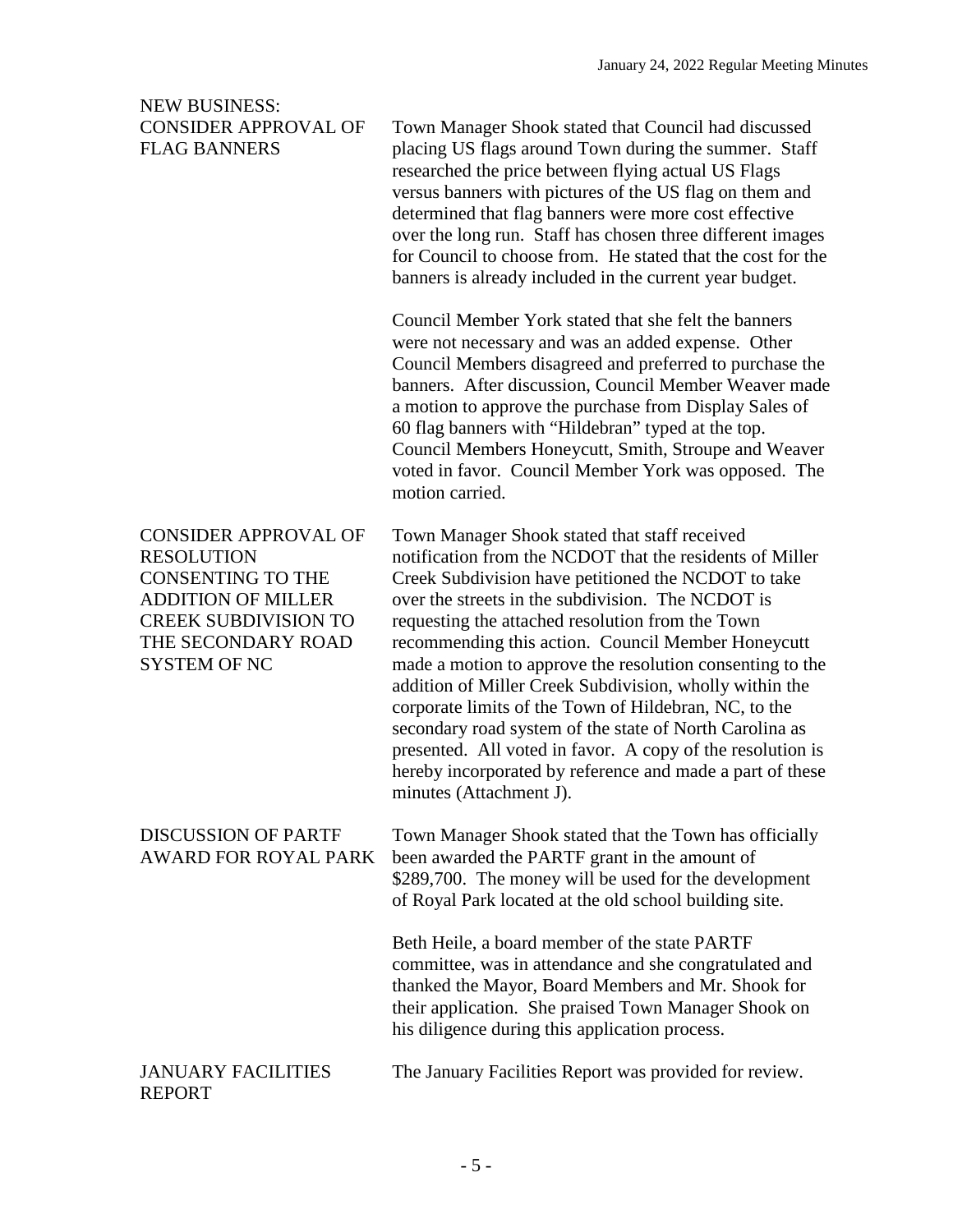| DECEMBER DELINQUENT<br><b>TAX REPORT</b>                                                                | Tax Collector Sanders provided the December tax report.<br>A copy of the report is hereby incorporated by reference<br>and made a part of these minutes (Attachment K).                                                                                                                                                                                                                                                                                                                                                                                                                                                                                                                                             |
|---------------------------------------------------------------------------------------------------------|---------------------------------------------------------------------------------------------------------------------------------------------------------------------------------------------------------------------------------------------------------------------------------------------------------------------------------------------------------------------------------------------------------------------------------------------------------------------------------------------------------------------------------------------------------------------------------------------------------------------------------------------------------------------------------------------------------------------|
| DECEMBER DEPUTY<br><b>REPORT</b>                                                                        | The December report was provided for review.                                                                                                                                                                                                                                                                                                                                                                                                                                                                                                                                                                                                                                                                        |
| <b>COMMITTEE REPORTS</b>                                                                                | Transportation Advisory Committee (TAC) and<br>Technical Coordinating Committee (TCC) - No report.                                                                                                                                                                                                                                                                                                                                                                                                                                                                                                                                                                                                                  |
|                                                                                                         | WPCOG Policy Board – No report.                                                                                                                                                                                                                                                                                                                                                                                                                                                                                                                                                                                                                                                                                     |
|                                                                                                         | Burke Economic Development – No report.                                                                                                                                                                                                                                                                                                                                                                                                                                                                                                                                                                                                                                                                             |
|                                                                                                         | Recreation and Tourism Committee – No report.                                                                                                                                                                                                                                                                                                                                                                                                                                                                                                                                                                                                                                                                       |
|                                                                                                         | Water Resource Committee - No report.                                                                                                                                                                                                                                                                                                                                                                                                                                                                                                                                                                                                                                                                               |
|                                                                                                         | $VEDIC - No report.$                                                                                                                                                                                                                                                                                                                                                                                                                                                                                                                                                                                                                                                                                                |
|                                                                                                         | Library Board – Mayor Hildebrand reported that the door<br>count at the library is down, but that ebooks activity is<br>steady. Fees are down and the Morganton library is facing<br>vagrant issues.                                                                                                                                                                                                                                                                                                                                                                                                                                                                                                                |
| <b>OTHER BUSINESS</b>                                                                                   | Town Manager Shook informed everyone that Republic<br>Services will be on a normal trash schedule next week.<br>Hildebran was not serviced this week due to the inclement<br>weather.                                                                                                                                                                                                                                                                                                                                                                                                                                                                                                                               |
| <b>ARPA FUNDS</b>                                                                                       | Council Member Weaver asked if the ARPA funds that<br>the Town has received have been allocated yet. Town<br>Manager Shook stated that they have not been allocated<br>yet but the Town can use those funds for its portion to<br>complete Royal Park, among other things. Council<br>Member Weaver requested to allocate a portion to the<br>Icard Township Fire Department if possible. Town<br>Manager Shook stated that the Town could consider that<br>at its budget retreat. He stated that any money that is<br>allocated would have to be used only for a purpose that<br>the Town could use the money for and that the Town<br>would be responsible for tracking and reporting how the<br>money was spent. |
| <b>UPDATE ON SHOWING</b><br>THE HENRY RIVER MILL<br><b>VILLAGE EPISODE THAT</b><br>AIRED ON MAGNOLIA TV | Council Member Honeycutt stated that Calvin Reyes is<br>still waiting on copyright permission from the Magnolia<br>Network to air the Henry River Mill Village episode and<br>requested to move the date to February 25, 2022 at 7:00                                                                                                                                                                                                                                                                                                                                                                                                                                                                               |